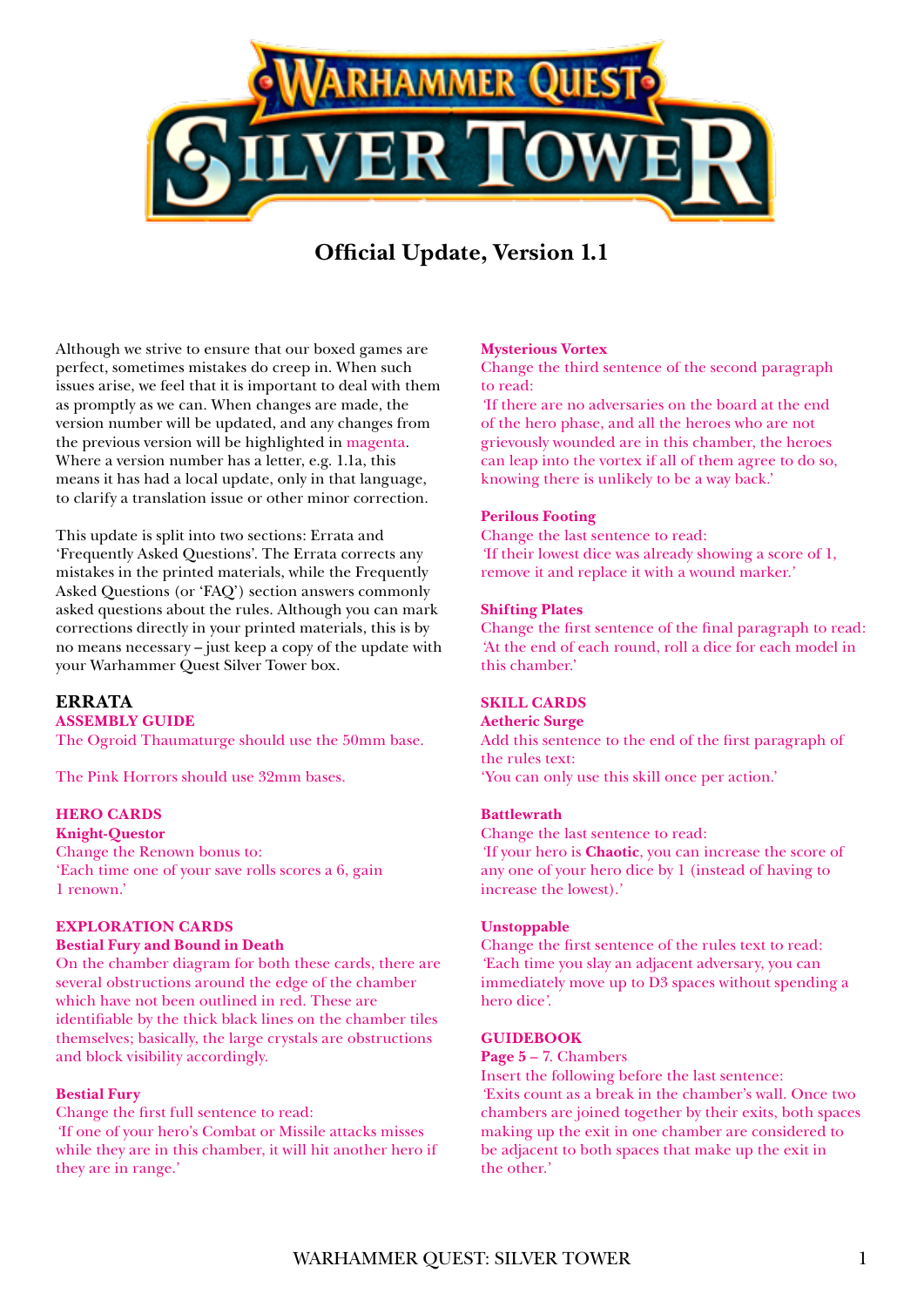# **Page 5** – 8. Portals

Change the third sentence to read: *'*Portals do not block miniatures' movement, and do not prevent miniatures from seeing each other.*'*

# **Page 14** – Picking a Target

Change the first sentence of the fourth paragraph to read: *'*A weapon with Area range targets each enemy miniature in the same chamber as the miniature making the attack.*'*

# **Page 16** – Respite

Change the text in the first circle to read: *'*If there are no adversaries on the board at the start of this phase, there is a respite. Each player sets up their hero anywhere in the current chamber. Then, if they wish, the heroes can attempt to rest – if they do, each player rolls a dice. If at least one player rolls under the number of skills their hero has, there is an ambush (page 19), otherwise each player can either heal D3 wounds or search the room by rolling a dice, taking a treasure card if they roll a 4 or more.*'*

# **Page 22** – Companions

Change the first sentence of the third paragraph to read:

*'*Companions cannot use destiny dice, gain renown or skills, or pick up treasure.*'*

### **Page 34** – Gaunt Summoner, Creature of Change Change the rule to read:

'Each time the Gaunt Summoner suffers any wounds from an attack, the attacking hero must discard their highest remaining hero dice.'

# **Page 34** – Gaunt Summoner, Behaviour Table, Fires of Change

Change the second sentence to read:

'Then he attacks the nearest hero with Searing Warpfire, even if that hero is adjacent or not visible!'

# **Page 35** – The Familiars

Replace the first sentence of the third paragraph with the following:

*'*Adversaries can move through familiars. Heroes can move into the same space as a familiar, but this ends their move and they must attempt to catch it.*'*

# Change the last paragraph to read:

*'*If you score lower, the familiar curses you then flees. Remove it from the board then resolve its bane. Otherwise, you catch the familiar. Move it to your hero card. You can discard it to use its boon. A hero can only have one familiar on their hero card at a time – if they get a second, they lose the first.

There can only be one of each familiar on the board at once (not including any that have been caught). If a familiar is manifested through the Consequences of Destiny and it is already on the board, its second miniature is not set up.

If both of a familiar's miniatures are on hero cards when it is manifested, the runemarked player chooses one of them, removes it from its hero card and sets it up on the board as instructed.*'*

# **Page 36** – Ogroid Thaumaturge, Behaviour Table, Bull Charge Change the first sentence to read:

'The Thaumaturge moves towards the most distant hero he can reach, moving through as many heroes as possible as he moves.'

# **Page 36** – Ogroid Thaumaturge, Behaviour Table, Arcane Assault Insert the following before the first sentence:

*'*If the Thaumaturge cannot see any heroes, treat this as a roll of 1-2.*'*

# **Page 36** – Ogroid Thaumaturge, Behaviour

Table, Fireblast Insert the following before the first sentence: *'*If the Thaumaturge cannot see any heroes, treat this as a roll of 3-4.*'*

# **Page 38** – Tzaangors, Bloodhunger

Change the rule to read: 'If a Tzaangor inflicts any wounds on a hero with its Savage Blade, it immediately attacks the same hero with its Vicious Beak.'

### **Page 41** – Kairic Acolytes, Behaviour Table, Draw Their Blood

Change the penultimate sentence to read: *'*On a 6 or more, set up a Pink Horror at the nearest portal to the runemarked player.*'*

# **ADVENTURE BOOK**

### **Page 23** – Passage 66

Change the second sentence of the second paragraph to read:

*'*It is enraged, and counts as having already suffered 9 wounds (as per the Brutal Rage rule); if it suffers another 9 wounds, it is slain.*'*

# **Page 31** – Passage 89

The explanation of how you build the exploration deck for this trial can allow you to encounter the grand chamber card before you should – to avoid this, replace it with the following:

*'*Before you go any further, you must construct the exploration deck for this trial as follows:

Take the 7 exploration cards marked with the Hysh icon (shown above), returning the rest to the box. (You will not need them for this trial.) Set aside The Librarian, Searing Beams and Whirligig Passage. Of the four that remain, take two at random (without looking at them) and shuffle them together with the grand chamber card, Searing Beams. Once the three cards are shuffled, put them face-down next to the ingress chamber's exit. Next, shuffle together The Librarian with the two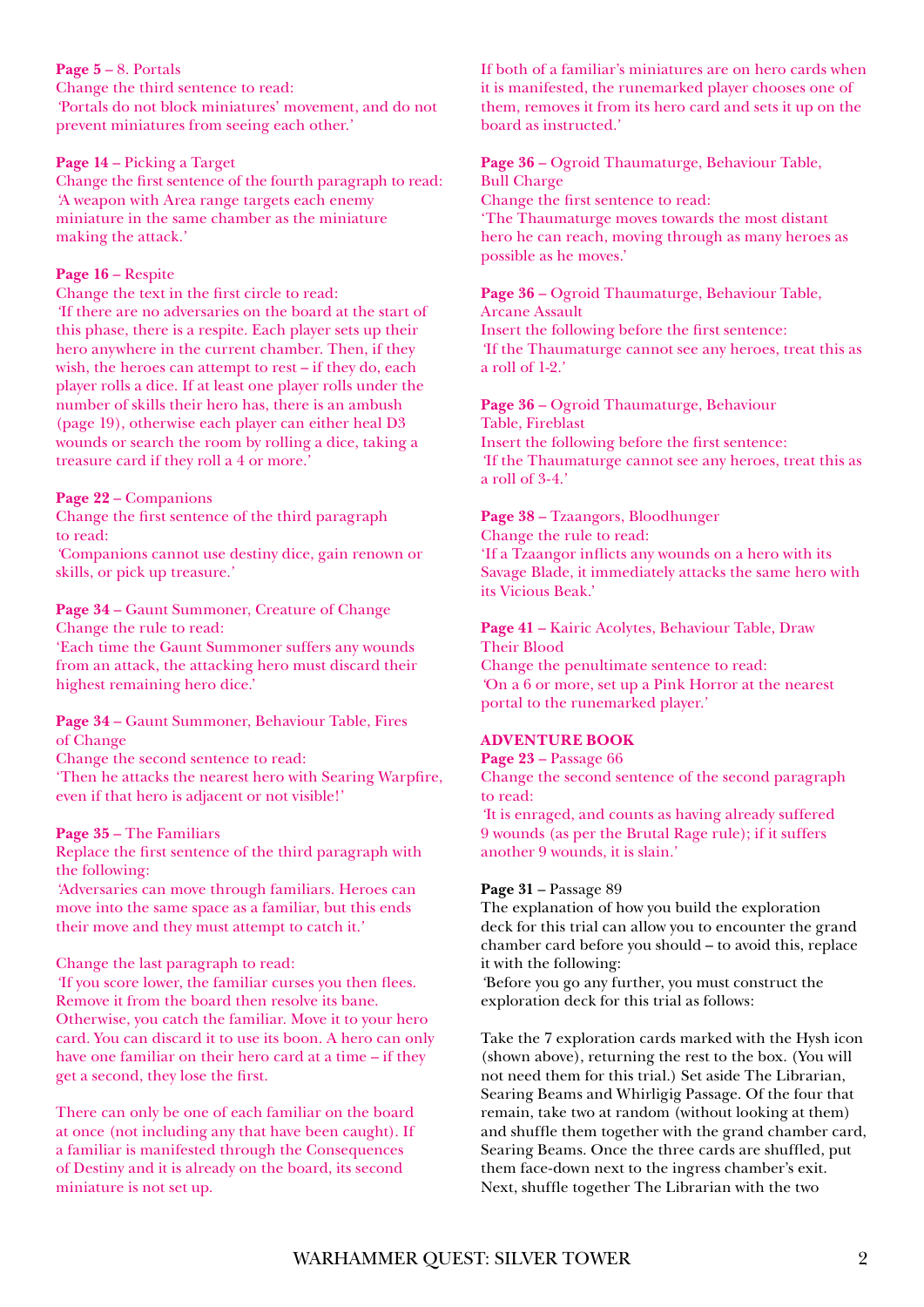remaining cards, and put them face-down on top of the three cards you placed at the chamber's exit. Finally, put Whirligig Passage on top. This completes the exploration deck.

You can now return to the guidebook and begin your first trial.*'*

**Page 34** – Slaughterpriest, Sacrificial Rite Change the first sentence to read: 'For the rest of your turn, each time you slay an adversary, pick a hero (yours or another player's).'

**Page 35** – Knight-Venator Change the Knight-Venator's Agility to 4+.

**Page 35** – Knight-Venator, Huntmaster Add the following sentence to this rule: *'*If you do so, the Hit value changes to 5+.*'*

**Page 35** – Auric Runemaster, Forgefire Change the first sentence to read: 'Pick a space on the board visible to the Runemaster, then roll a dice for each hero or adversary in or adjacent to it.'

# **FAQs THE BOARD**

*Q: What exactly defines the chamber wall?*

A: The chamber wall is defined by the edge of the actual cardboard tile, regardless of the artwork. Exits count as a break in the chamber wall (once they have been explored); this break is the width of the two spaces that make up the exit.

*Q: Can models attack through an exit?*

A: A weapon with Combat range can attack through an exit as long as the target enemy is adjacent (remember, if your hero is standing at an exit, the two spaces in a connected exit are considered adjacent, as per the errata above). A weapon with Missile range can target an enemy in another chamber as long as it can see it, as per the visibility rules on page 14 of the Guidebook; as per the errata above, an exit does not count as a chamber wall. Weapons with Area range only target their own chamber, so cannot be used to attack through exits.

### *Q: Can models see and move through portals?*

A: Portals – the rectangular blue markers, not to be confused with exits – are purely decorative until the rules specifically call them out (for example, if you roll a 6 on the Kairic Acolytes' behaviour table). When the guidebook says that miniatures can see and move through portals freely, it only means that they don't block movement or visibility (as clarified in the errata above). You can't move between them, you can't attack through one and have it hit an adversary near another, and you certainly can't explore through them!

*Q: Can adversaries move through exits?* A: Yes.

*Q: When the rules refer to 'the board', what does this mean?* A: The board is made up of all the chambers that are currently in play.

*Q: When checking visibility between two spaces, if the straight line passes exactly along the edge of an obstruction, can the miniatures in those spaces see each other?*

A: Yes, so long as the line does not actually pass into the obstruction at all. If there's ever any doubt about whether two miniatures can see each other, the runemarked player can decide.

*Q: Can you move or attack between the two obstructed spaces that are touching in the Shadow-garden and the Conundrum chamber?* A: No.

# **TREASURE CARDS**

*Q: With the Miser's Chalice treasure card, do you pass the dice or the card to the player on your left or right?* A: You pass the chalice itself, i.e. the card.

### *Q: What carries over between trials, exactly?*

A: As per 'Ending a Trial' at the start of the adventure book, skills carry over (although you might need to discard some) and treasures might carry over. Everything else resets. You don't keep boons or banes (the familiars' magic is rather weak, and does not last long), wounds (the heroes have time to rest between trials), or progress around the renown track (the tower only rewards them for their efforts while they are under its scrutiny), and any companions who are with the party when the trial ends wander off – they don't start the next trial with you.

*Q: If a Pink or Blue Horror is removed from the board by using the Basilisk's Tongue, does it split into Blue/Brimstone Horrors?* A: No.

### **RENOWN AND SKILLS**

*Q: Can two heroes have the same skill?*

A: No. If you are using the app and it randomly gives you a skill that already exists within the party, discard it and draw again.

*Q: For renown bonuses that involve inflicting wounds on adversaries (for example, the Darkoath Chieftain or Tenebrael Shard), do wounds count if they are ignored for any reason (excess wounds on a slain adversary, or wounds that are ignored because of a special rule)? Do wounds that are inflicted on things other than adversaries (unexpected event 23, for example) count?* A: No and no.

*Q: Is there a limit to the number of skill cards a hero can have during a trial?* A: No.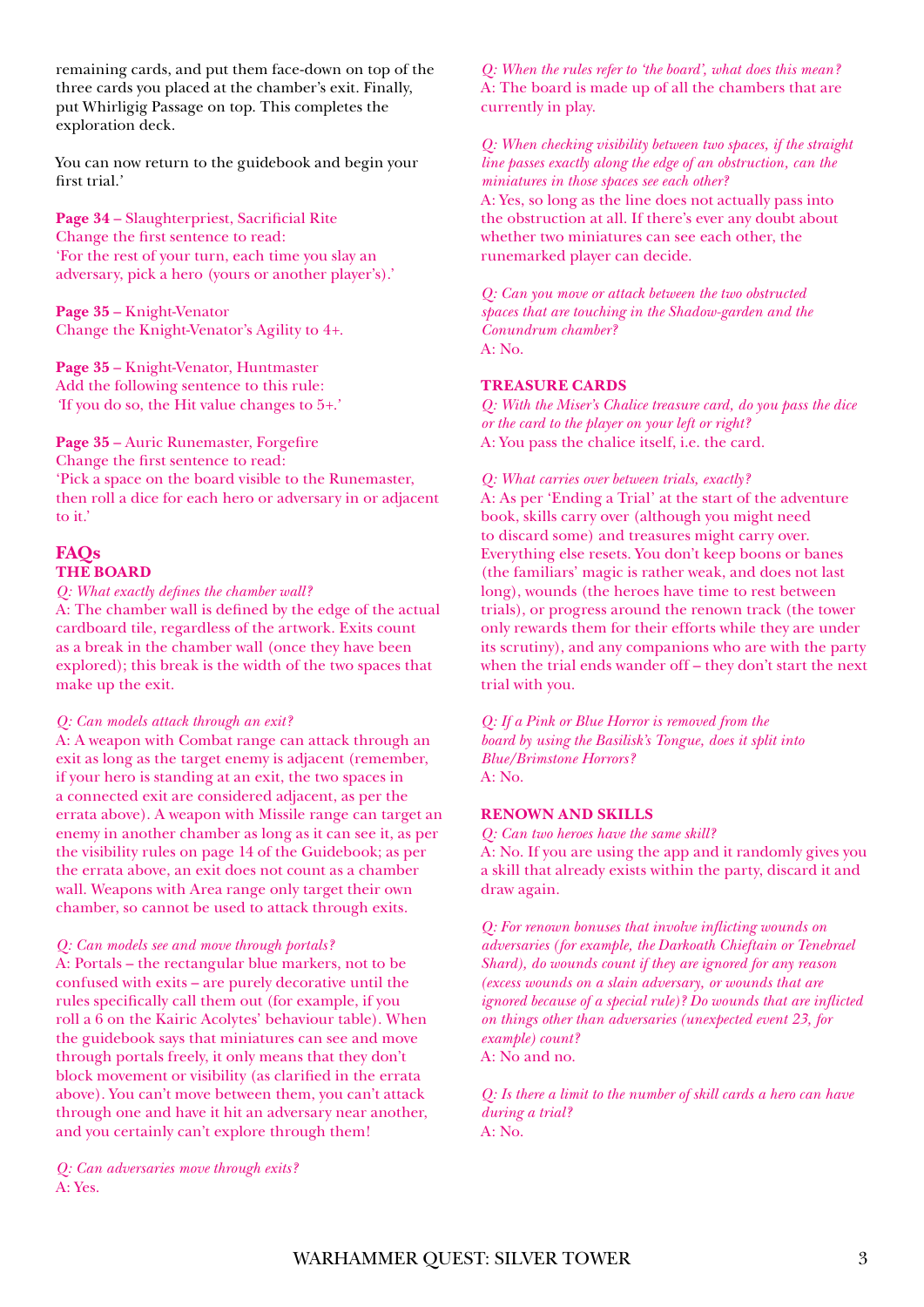### **ATTACKS AND DAMAGE**

*Q: Do you make a save against any wound you take, or just from attacks by adversaries?*

A: Just attacks by adversaries, unless the rules specifically state otherwise.

*Q: Does the Fyreslayer Doomseeker need to be able to see an adversary to throw a Throwing Axe at it?* A: Yes, he does. Even he has his limits.

# *Q: What does it mean when an attack's Dice value is listed as D6 or D3?*

A: If an attack has a type of dice in its Dice column, it uses a variable number of attacks based on a dice roll. For example, the Gaunt Summoner's Infernal Flames has a Dice value of 'D3'. Roll a D3, then roll that many dice to make the attack.

# *Q: How does doubling damage work for weapons with a random Damage value?*

A: Roll twice and add the results together. For example, if the Tenebrael Shard performs a Shadowstrike (which doubles his next attack's damage) then uses his Reaper Gauntlets (with a Damage of D3), you'd roll 2D3 and add the results together.

# *Q: Can you make missile attacks through heroes, adversaries and/or exits?*

A: You can – only obstructions and chamber walls block line of sight.

*Q: If a stunned miniature suffers a wound and you flip its stun marker, is this instead of the wound or in addition to it?* A: Instead of. (Effectively, when a stunned model is wounded, it stops being stunned. If a stunned model suffered two wounds, you would flip the stun marker and add one more.)

*Q: If an Area attack does random damage (the Slaughterpriest's Blood Boil, for example), do you roll once for the amount of Damage and apply it to every target, or separately for each?* A: With an Area attack, you make an attack against each potential target one at a time, in an order of your choice – roll to hit the first target, then apply damage (rolling for it if it's random), then repeat this for the second target, and so on. In short, roll for each separately.

*Q: If a hero has more than one ability that triggers when you roll a 6 on an attack roll (for example, the Tenebrael Shard's Graceful Killer ability and the Reaper of Lives skill), do they both trigger?*

A: They do indeed – all relevant abilities trigger unless otherwise stated.

*Q: How do multiple modifiers work? For example, if the Fyreslayer Doomseeker's Runic Power is active and his weapon's Damage is doubled by a skill or treasure card, do you double it and then add one, or add one and then double it?* A: Apply multiple modifiers in this order: first multiply,

then add or subtract. If a modifier changes the Damage to a specific value, this overrides any other modifiers.

# **SPECIFIC ENCOUNTERS**

*Q: Can you search the Abandoned Nest for more than one treasure card?*

A: No – the person who places the third stun marker takes a treasure card. As there is nothing about removing the stun markers, the next one that would be placed would be the fourth, so there's no way to place the third again.

*Q: In the Searing Beams chamber, do the beams pass through miniatures and keep going? When do models take wounds, exactly? Who gets renown for adversaries slain by the beams?* A: Beams are only stopped when they hit a chamber wall or an obstruction – they pass straight through miniatures! If a beam touches a miniature as it moves, that miniature suffers D3 wounds. If a miniature starts their turn touching a beam, or moves through a beam, it suffers D3 wounds. If a hero uses a Rotate (4+) action to turn a prism, and in doing so they slay an adversary, they get renown. If an adversary is slain without a Rotate (4+) action being taken, usually because they start the phase in the way of a beam, no one gets renown.

If a Horror is slain by the beam during a Rotate  $(4+)$ action, and replaced by a smaller Horror in the same space, the smaller Horror does not suffer any wounds – it is assumed that the beam has passed through them before they split in half. (Of course, if you leave the beam pointing at them, they'll suffer wounds at the start of their turn.)

### **GENERAL QUESTIONS**

*Q: Do adversaries activate immediately if they are spawned by an unexpected event?*

A: Not unless the event specifically states that they do.

*Q: Can you wait more than once, to effectively choose the order in which players take their turns?* A: No – you can only wait once per round. Nice try!

*Q: If, say, the destiny roll contained a double 2 and a double 5, would both Pug and Slop turn up?* A: Yes.

*Q: What happens to hero dice if a hero suffers wounds in the hero phase? For example, if a hero who has three unused hero dice suffers two wounds, what happens?* A: If you are forced to put a wound on a hero dice space that has a dice in it, that dice is lost. You can choose which space to put the wound in, and therefore which dice you have to discard.

*Q: If the Knight-Questor uses his Challenge ability on an adversary that is adjacent to a hero, does that adversary need to take a pinning test?* A: No.

*Q: Is it possible to use more than one amulet fragment in the same turn, or even at the same time?*

A: Yes, but remember that you can never re-roll a dice more than once.